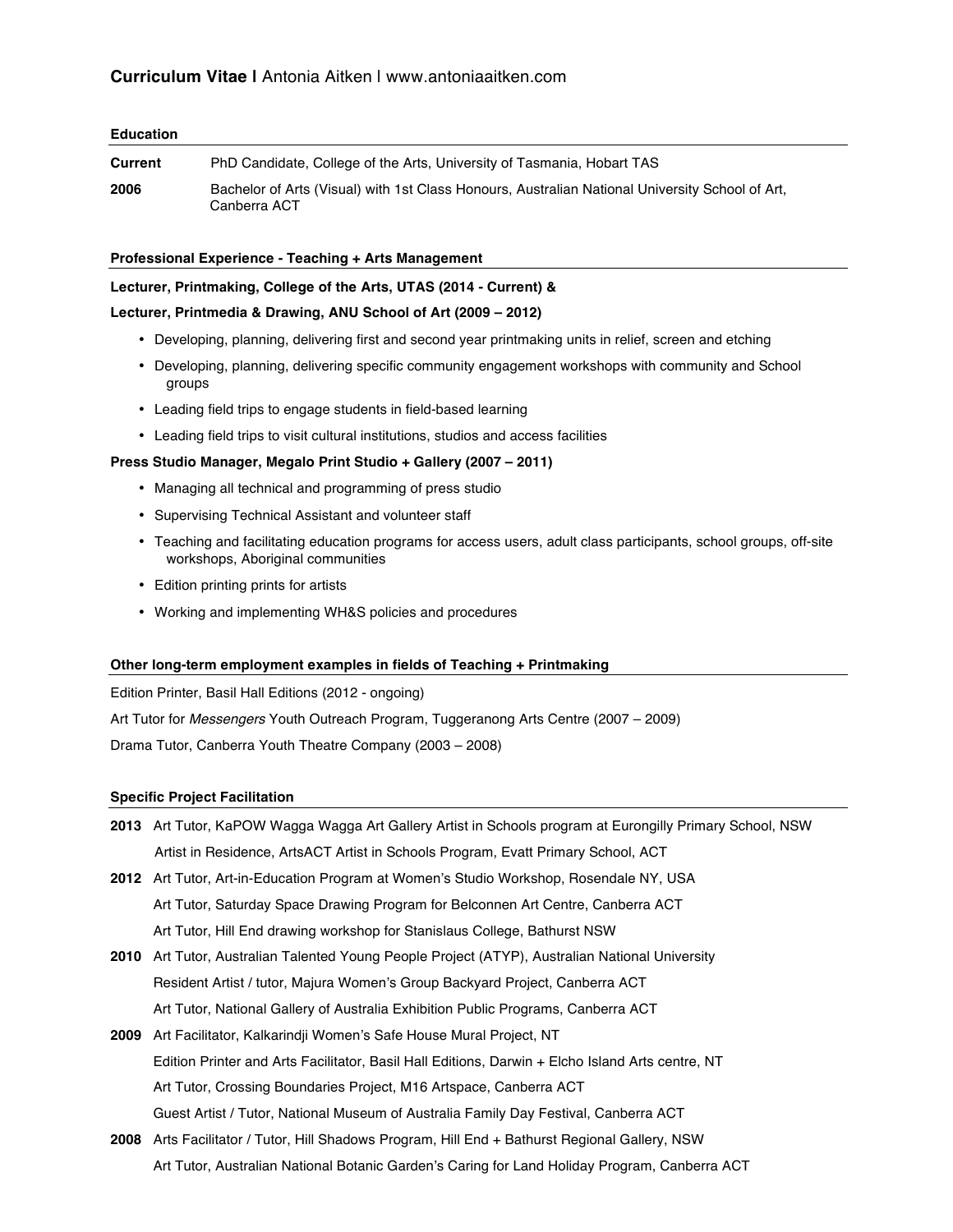#### **Solo Exhibitions**

- **2016** *Entangled Dialogues –* Entrepôt Gallery, University of Tasmania, Hobart, TAS
- **2014** *Prospect –* Craft ACT: Craft and Design Centre, Canberra, ACT
- **2012** *Vestiges –* Women's Studio Workshop Gallery, Rosendale, New York, USA  *River* – Links Gallery, Wagga Wagga Art Gallery, NSW
- **2011** *River* Reading Room Gallery, Soho, London, UK *Vestiges –* Megalo Print Studio + Gallery, ACT
- **2009** *Antonia Aitken: new work* ANCA Gallery, ACT
- **2008** *Drawing Breath: Breathing Place*  M16 Artspace, ACT
- **2007** *Reading Namadgi* theblueroof gallery, Tharwa, ACT

#### **Selected Group Exhibitions**

- *As Far as the Eye Can See –* Blue Mountains Cultural Centre, Katoomba, NSW (2016)
- *City of Hobart Art Prize –* Tasmanian Museum and Gallery, TAS (2015)
- *Burnie Print Prize –* Burnie Regional Gallery, TAS (2013)
- *Temporary Residency 4: Queenstown*  Land Art Research Gallery, Queenstown & Sawtooth, Launceston, TAS (2013)
- *Libris Awards*  Artspace Mackay, QLD (2013)
- *100% Books – Watson Arts Centre, ACT (2013)*
- *Talking Water –* Craft ACT Craft and Design Centre, ACT (2013)
- *Fine Lines* ANU School of Art Foyer Gallery, ACT (2012)
- *Burnie Print Prize –* Burnie Regional Gallery, TAS (2011)
- *Caring for Land -* Australian National Botanic Gardens Gallery, ACT (2007)
- *Residue*  M16 Artspace, ACT (2007) curated by me.
- *Trouble -* ANU School of Art Gallery, ACT (2007)

#### **Awards, Prizes and Residencies**

- **2014** Artist-in-Residence, ANU Printmedia and Drawing Workshop, ANU (ACT)
- **2013** Temporary Residency 4, Land Art Research Queenstown (LARQ) Studio & Gallery, TAS ArtsACT Artist-in-Schools Residency, ACT
- **2012** Bathurst Regional Gallery Hill End Residency, NSW Craft ACT Talking Water Artist-in-Residence, Namadgi National Park, ACT Women's Studio Workshop AIE Artist Book Fellowship, Rosendale NY, USA
- **2011** Black Church Print Studio International Artist-in-Residence, Dublin, Ireland Women's Studio Workshop AIE Spring Fellowship, Rosendale NY, USA Capital Arts Patrons Organisation Reading Room London Exhibition Award Burnie Print Prize Finalist
- **2009** ArtsACT Project Funding Grant recipient Bundanon Trust Residency, NSW
- **2008** Bathurst Regional Gallery Hill End Residency, NSW Regional Arts CASP Grant ArtsACT Out of Round Funding Grant
- **2005** NAVA Visual Arts and Crafts Artist Grant
- **2006** ANU EASS Megalo Print Studio Residency Award ANU EASS M16 Exhibition and Studio Space Award
- **2005** Winner ANU School of Art Drawing Prize